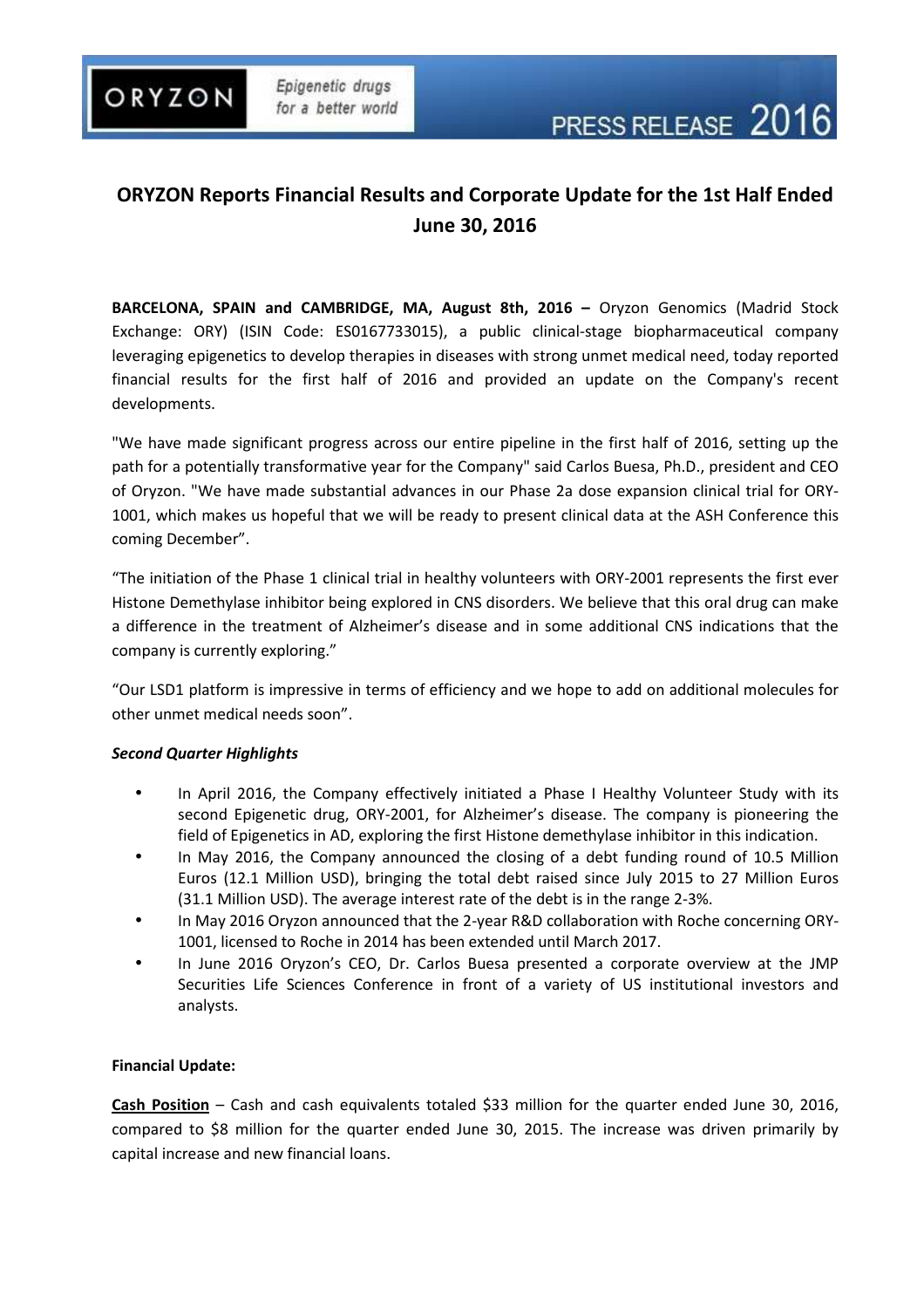

**R&D Expenses** – Research and development expenses were \$2.5 million for the 1 st half ended June 30, 2016, compared to \$2.3 million for the 1st half ended June 30, 2015. The \$0.2 million increase was driven primarily by accelerated R&D efforts.

**G&A Expenses** – General and administrative expenses for the 1st half ended June 30, 2016 were \$2.3 million, compared to \$1.8 million for the 1st half ended June 30, 2015. The increase was driven primarily by increased head-count and stock market and compliance related activities.

**Net Loss** – Net loss was \$3.1 million (\$0.1 per share) for the 1st half ended June 30, 2016, compared to a net loss \$0.03 million (\$0.001 per share) for the 1st half ended June 30, 2015.

#### **About Oryzon**

Founded in 2000 in Barcelona, Spain, Oryzon (ISIN Code: ES0167733015) is a clinical stage biopharmaceutical company considered as the European champion in Epigenetics. The company has one of the strongest portfolios in the field and a clinical asset already partnered with Roche. Oryzon's LSD1 program is currently covered by 20 patent families and has rendered two compounds in clinical trials. In addition, Oryzon has ongoing programs for developing inhibitors against other epigenetic targets. The company has a strong technological platform for biomarker identification and performs biomarker and target validation for a variety of malignant and neurodegenerative diseases. Oryzon's strategy is to develop first in class compounds against novel epigenetic targets through Phase II clinical trials, at which point it is decided on a case-by-case basis to either keep the development in-house or to partner or out-license the compound for late stage development and commercialization. The company has offices in Barcelona and Cambridge, Massachusetts. For more information, visit www.oryzon.com.

#### **FORWARD-LOOKING STATEMENTS**

This communication contains forward-looking information and statements about Oryzon Genomics, S.A., including financial projections and estimates and their underlying assumptions, statements regarding plans, objectives and expectations with respect to future operations, capital expenditures, synergies, products and services, and statements regarding future performance. Forward-looking statements are statements that are not historical facts and are generally identified by the words "expects", "anticipates", "believes", "intends", "estimates" and similar expressions.

Although Oryzon Genomics, S.A. believes that the expectations reflected in such forward-looking statements are reasonable, investors and holders of Oryzon Genomics, S.A. shares are cautioned that forward-looking information and statements are subject to various risks and uncertainties, many of which are difficult to predict and generally beyond the control of Oryzon Genomics, S.A., that could cause actual results and developments to differ materially from those expressed in, or implied or projected by, the forward-looking information and statements. These risks and uncertainties include those discussed or identified in the documents sent by Oryzon Genomics, S.A. to the Comisión Nacional del Mercado de Valores, which are accessible to the public.

Forward-looking statements are not guarantees of future performance. The auditors of Oryzon Genomics, S.A, have not reviewed them. You are cautioned not to place undue reliance on the forward-looking statements, which speak only as of the date they were made. All subsequent oral or written forward-looking statements attributable to Oryzon Genomics, S.A. or any of its members, directors, officers, employees or any persons acting on its behalf are expressly qualified in their entirety by the cautionary statement above. All forward-looking statements included herein are based on information available to Oryzon Genomics, S.A. on the date hereof. Except as